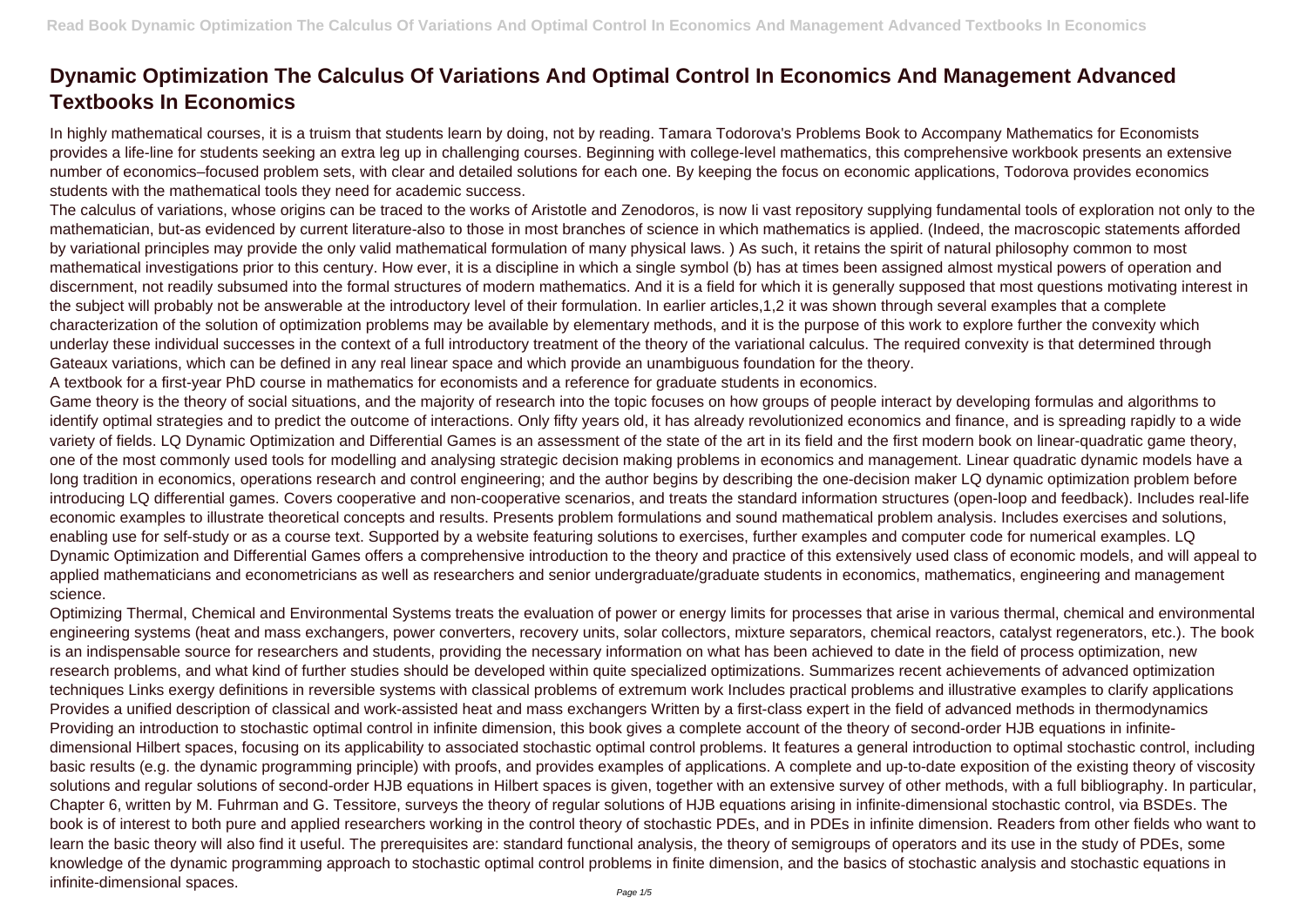From the very beginning in the late 1950s of the basic ideas of optimal control, attitudes toward the topic in the scientific and engineering community have ranged from an excessive enthusiasm for its reputed capability ofsolving almost any kind of problem to an (equally) unjustified rejection of it as a set of abstract mathematical concepts with no real utility. The truth, apparently, lies somewhere between these two extremes. Intense research activity in the field of optimization, in particular with reference to robust control issues, has caused it to be regarded as a source of numerous useful, powerful, and flexible tools for the control system designer. The new stream of research is deeply rooted in the well-established framework of linear quadratic gaussian control theory, knowledge ofwhich is an essential requirement for a fruitful understanding of optimization. In addition, there appears to be a widely shared opinion that some results of variational techniques are particularly suited for an approach to nonlinear solutions for complex control problems. For these reasons, even though the first significant achievements in the field were published some forty years ago, a new presentation ofthe basic elements ofclassical optimal control theory from a tutorial point of view seems meaningful and contemporary. This text draws heavily on the content ofthe Italian language textbook "Con trollo ottimo" published by Pitagora and used in a number of courses at the Politec nico of Milan.

This book offers a comprehensive presentation of optimization and polyoptimization methods. The examples included are taken from various domains: mechanics, electrical engineering, economy, informatics, and automatic control, making the book especially attractive. With the motto "from general abstraction to practical examples," it presents the theory and applications of optimization step by step, from the function of one variable and functions of many variables with constraints, to infinite dimensional problems (calculus of variations), a continuation of which are optimization methods of dynamical systems, that is, dynamic programming and the maximum principle, and finishing with polyoptimization methods. It includes numerous practical examples, e.g., optimization of hierarchical systems, optimization of time-delay systems, rocket stabilization modeled by balancing a stick on a finger, a simplified version of the journey to the moon, optimization of hybrid systems and of the electrical long transmission line, analytical determination of extremal errors in dynamical systems of the rth order, multicriteria optimization with safety margins (the skeleton method), and ending with a dynamic model of bicycle. The book is aimed at readers who wish to study modern optimization methods, from problem formulation and proofs to practical applications illustrated by inspiring concrete examples. "Dynamic Optimization" takes an applied approach to its subject, offering many examples and solved problems that draw from aerospace, robotics, and mechanics. The abundance of thoroughly tested general algorithms and Matlab codes provide the reader with the practice necessary to master this inherently difficult subject, while the realistic engineering problems and examples keep the material interesting and relevant. FEATURES/BENEFITS Covers dynamic programming, relating it to the calculus of variations and optimal control, and neighboring optimum control (differential dynamic programming), a practical method for nonlinear feedback control. Includes a disk that contains 40 gradient and shooting codes, as well as codes that solve the time-varying Riccati equation (the DYNOPT Toolbox). These codes have been thoroughly tested on hundreds of problems. Contains many realistic examples and problems. Solutions to the examples and problems, as well as the codes that produce the figures, are included on the accompanying disk. Covers dynamic optimization with inequality constraints and singular arcs using inverse dynamic optimization (differential inclusion). Since its initial publication, this text has defined courses in dynamic optimization taught to economics and management science students. The two-part treatment covers the

Presents the elements of a unified approach to optimization based on "nonsmooth analysis," a term introduced in the 1970's by the author, who is a pioneer in the field. Based on a series of lectures given at a conference at Emory University in 1986, this volume presents its subjects in a self-contained and accessible manner. The topics treated here have been in an active state of development, and this work therefore incorporates more recent results than those presented in 1986. Focuses mainly on deterministic optimal control, the calculus of variations, and mathematical programming. In addition, it features a tutorial in nonsmooth analysis and geometry and demonstrates that the method of value function analysis via proximal normals is a powerful tool in the study of necessary conditions, sufficient conditions, controllability, and sensitivity analysis. The distinction between inductive and deductive methods, the use of Hamiltonians, the verification technique, and penalization are also emphasized.

"An excellent financial research tool, this celebrated classic focuses on the methods of solving continuous time problems. The two-part treatment covers the calculus of variations and optimal control. In the decades since its initial publication, this text has defined dynamic optimization courses taught to economics and management science students. 1998 edition"--

calculus of variations and optimal control. 1998 edition.

Elements of Numerical Mathematical Economics with Excel: Static and Dynamic Optimization shows readers how to apply static and dynamic optimization theory in an easy and practical manner, without requiring the mastery of specific programming languages that are often difficult and expensive to learn. Featuring user-friendly numerical discrete calculations developed within the Excel worksheets, the book includes key examples and economic applications solved step-by-step and then replicated in Excel. After introducing the fundamental tools of mathematical economics, the book explores the classical static optimization theory of linear and nonlinear programming, applying the core concepts of microeconomics and some portfolio theory. This provides a background for the more challenging worksheet applications of the dynamic optimization theory. The book also covers special complementary topics such as inventory modelling, data analysis for business and economics, and the essential elements of Monte Carlo analysis. Practical and accessible, Elements of Numerical Mathematical Economics with Excel: Static and Dynamic Optimization increases the computing power of economists worldwide. This book is accompanied by a companion website that includes Excel examples presented in the book, exercises, and other supplementary materials that will further assist in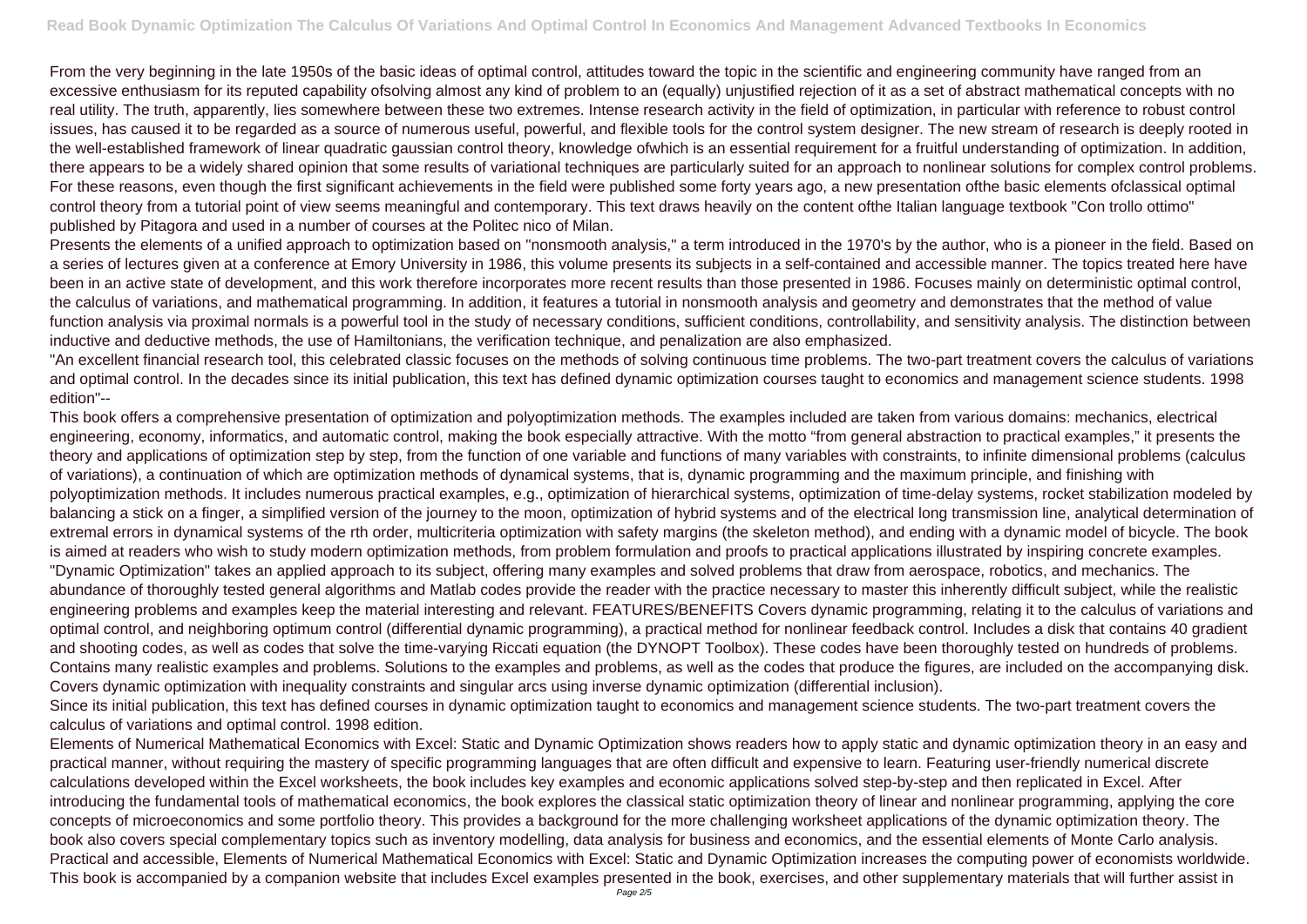understanding this useful framework. Explains how Excel provides a practical numerical approach to optimization theory and analytics Increases access to the economic applications of this universally-available, relatively simple software program Encourages readers to go to the core of theoretical continuous calculations and learn more about optimization processes

Computing Methods in Optimization Problems deals with hybrid computing methods and optimization techniques using computers. One paper discusses different numerical approaches to optimizing trajectories, including the gradient method, the second variation method, and a generalized Newton-Raphson method. The paper cites the advantages and disadvantages of each method, and compares the second variation method (a direct method) with the generalized Newton-Raphson method (an indirect method). An example problem illustrates the application of the three methods in minimizing the transfer time of a low-thrust ion rocket between the orbits of Earth and Mars. Another paper discusses an iterative process for steepest-ascent optimization of orbit transfer trajectories to minimize storage requirements such as in reduced memory space utilized in guidance computers. By eliminating state variable storage and control schedule storage, the investigator can achieve reduced memory requirements. Other papers discuss dynamic programming, invariant imbedding, quasilinearization, Hilbert space, and the computational aspects of a time-optimal control problem. The collection is suitable for computer programmers, engineers, designers of industrial processes, and researchers involved in aviation or control systems technology. This book has been written to address the increasing number of Operations Research and Management Science problems (that is, applications) that involve the explicit consideration of time and of gaming among multiple agents. It is a book that will be used both as a textbook and as a reference and guide by those whose work involves the theoretical aspects of dynamic optimization and differential games.

This book contains a compact, accessible treatment of the main mathematical topics encountered in economics at an advanced level, moving from basic material into the twin areas of static and dynamic optimization. Nearly half of the book is devoted to a survey of univariate calculus, matrix algebra and multuvariate calculus. This fundamental material is made vigorous by the inclusion of a variety of applications. The later chapters focus on the Lagrange multiplier technique: when it will work, why it works and what economic insights it yields. The properties of maximum value functions and duality are explored, as are the Hamiltonian conditions for dynamic problems in the optimal control format. Dynamic programming and the calculus of variations are also covered. Much of the discussion proceeds at a heuristic level and by worked example, but the theorems and proofs required by the most analytical user are also to be found. The underlying message is that the language of mathematics can be productive, giving expression to the ideas and facilitating approaches from which insights flow that may be hard to come by in other ways. The book will be particularly useful for final year undergraduates doing mathematics for economists courses, and postgraduate students.

In this text, Dr. Chiang introduces students to the most important methods of dynamic optimization used in economics. The classical calculus of variations, optimal control theory, and dynamic programming in its discrete form are explained in the usual Chiang fashion, with patience and thoroughness. The economic examples, selected from both classical and recent literature, serve not only to illustrate applications of the mathematical methods, but also to provide a useful glimpse of the development of thinking in several areas of economics.

This comprehensive study of dynamic programming applied to numerical solution of optimization problems. It will interest aerodynamic, control, and industrial engineers, numerical analysts, and computer specialists, applied mathematicians, economists, and operations and systems analysts. Originally published in 1962. The Princeton Legacy Library uses the latest print-on-demand technology to again make available previously out-of-print books from the distinguished backlist of Princeton University Press. These editions preserve the original texts of these important books while presenting them in durable paperback and hardcover editions. The goal of the Princeton Legacy Library is to vastly increase access to the rich scholarly heritage found in the thousands of books published by Princeton University Press since its founding in 1905. Dynamic Optimization, Second EditionThe Calculus of Variations and Optimal Control in Economics and ManagementCourier Corporation The book presents new developments in the dynamic modeling and optimization methods in environmental economics and provides a huge range of applications dealing with the economics of natural resources, the impacts of climate change and of environmental pollution, and respective policy measures. The interrelationship between economic activities and environmental quality, the development of cleaner technologies, the switch from fossil to renewable resources and the proper use of policy instruments play an important role along the path towards a sustainable future. Biological, physical and economic processes are naturally involved in the subject, and postulate the main modelling, simulation and decision-making tools: the methods of dynamic optimization and dynamic games.

This textbook deals with optimization of dynamic systems. The motivation for undertaking this task is as follows: There is an ever increasing need to produce more efficient, accurate, and lightweight mechanical and electromechanical de vices. Thus, the typical graduating B.S. and M.S. candidate is required to have some familiarity with techniques for improving the performance of dynamic systems. Unfortunately, existing texts dealing with system improvement via optimization remain inaccessible to many of these students and practicing en gineers. It is our goal to alleviate this difficulty by presenting to seniors and beginning graduate students practical efficient techniques for solving engineer ing system optimization problems. The text has been used in optimal control and dynamic system optimization courses at the University of Deleware, the University of Washington and Ohio University over the past four years. The text covers the following material in a straightforward detailed manner: • Static Optimization: The problem of optimizing a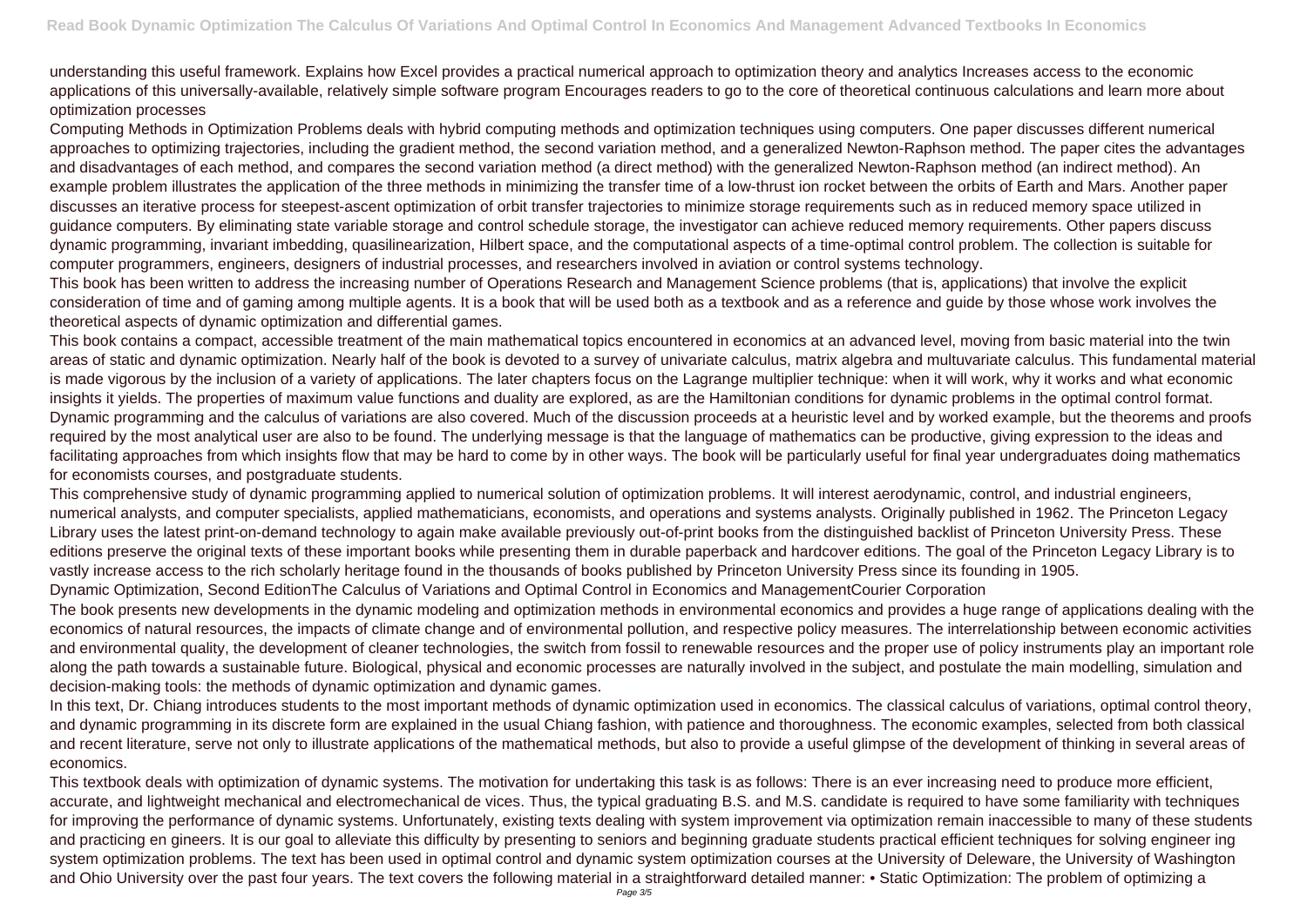function that depends on static variables (i.e., parameters) is considered. Problems with equality and inequality constraints are addressed. • Numerical Methods: Static Optimization: Numerical algorithms for the solution of static optimization problems are presented here. The methods presented can accommodate both the unconstrained and constrained static optimization problems. • Calculus of Variation: The necessary and sufficient conditions for the ex tremum of functionals are presented. Both the fixed final time and free final time problems are considered.

As an outgrowth of the advancement in modern control theory during the past 20 years, dynamic modeling and analysis of economic systems has become an important subject in the study of economic theory. Recent developments in dynamic utility, economic planning, and profit optimiza tion, for example, have been greatly influenced by results in optimal control, stabilization, estimation, optimization under conflicts, multi criteria optimization, control of large-scale systems, etc. The great success that has been achieved so far in utilizing modern control theory in economic systems should be attributed to the effort of control theorists as well as economists. Collaboration between the two groups of researchers has proven to be most successful in many instances; nevertheless, the gap between them has existed for some time. Whereas a control theorist frequently sets up a mathematically feasible model to obtain results that permit economic interpretations, an economist is concerned more with the fidelity of the model in representing a real world problem, and results that are obtained (through possibly less mathematical analysis) are due largely to economic insight. The papers appearing in this volume are divided into three parts. In Part I there are five papers on the application of control theory to economic planning. Part II contains five papers on exploration, exploita tion, and pricing of extractive natural resources. Finally, in Part III, some recent advances in large-scale systems and decentralized control appear.

Upper-level undergraduate text introduces aspects of optimal control theory: dynamic programming, Pontryagin's minimum principle, and numerical techniques for trajectory optimization. Numerous figures, tables. Solution guide available upon request. 1970 edition.

First published in 2004, this is a rigorous but user-friendly book on the application of stochastic control theory to economics. A distinctive feature of the book is that mathematical concepts are introduced in a language and terminology familiar to graduate students of economics. The standard topics of many mathematics, economics and finance books are illustrated with real examples documented in the economic literature. Moreover, the book emphasises the dos and don'ts of stochastic calculus, cautioning the reader that certain results and intuitions cherished by many economists do not extend to stochastic models. A special chapter (Chapter 5) is devoted to exploring various methods of finding a closed-form representation of the value function of a stochastic control problem, which is essential for ascertaining the optimal policy functions. The book also includes many practice exercises for the reader. Notes and suggested readings are provided at the end of each chapter for more references and possible extensions. This textbook offers a concise yet rigorous introduction to calculus of variations and optimal control theory, and is a self-contained resource for graduate students in engineering, applied mathematics, and related subjects. Designed specifically for a one-semester course, the book begins with calculus of variations, preparing the ground for optimal control. It then gives a complete proof of the maximum principle and covers key topics such as the Hamilton-Jacobi-Bellman theory of dynamic programming and linear-quadratic optimal control. Calculus of Variations and Optimal Control Theory also traces the historical development of the subject and features numerous exercises, notes and references at the end of each chapter, and suggestions for further study. Offers a concise yet rigorous introduction Requires limited background in control theory or advanced mathematics Provides a complete proof of the maximum principle Uses consistent notation in the exposition of classical and modern topics Traces the historical development of the subject Solutions manual (available only to teachers) Leading universities that have adopted this book include: University of Illinois at Urbana-Champaign ECE 553: Optimum Control Systems Georgia Institute of Technology ECE 6553: Optimal Control and Optimization University of Pennsylvania ESE 680: Optimal Control Theory University of Notre Dame EE 60565: Optimal Control A new edition of a student text which provides a broad study of optimization methods. It builds on the base of simple economic theory, elementary linear algebra and calculus, and reinforces each new mathematical idea by relating it to its economic application.

## Dynamic Programming and the Calculus of Variations

This classic book is an introduction to dynamic programming, presented by the scientist who coined the term and developed the theory in its early stages. In Dynamic Programming, Richard E. Bellman introduces his groundbreaking theory and furnishes a new and versatile mathematical tool for the treatment of many complex problems, both within and outside of the discipline. The book is written at a moderate mathematical level, requiring only a basic foundation in mathematics, including calculus. The applications formulated and analyzed in such diverse fields as mathematical economics, logistics, scheduling theory, communication theory, and control processes are as relevant today as they were when Bellman first presented them. A new introduction by Stuart Dreyfus reviews Bellman's later work on dynamic programming and identifies important research areas that have profited from the application of Bellman's theory.

This book provides a complete and unified treatment of deterministic problems of dynamic optimization, from the classical themes of the calculus of variations to the forefront of modern research in optimal control. At the heart of the presentation is nonsmooth analysis, a theory of local approximation developed over the last twenty years to provide useful first-order information about sets and functions lying beyond the reach of classical analysis. The book includes an intuitive and geometrically transparent approach to nonsmooth analysis, serving not only to introduce the basic ideas, but also to illuminate the calculations and derivations in the applied sections dealing with the calculus of variations and optimal control. Written in a lively, engaging style and stocked with numerous figures and practice problems, this book offers an ideal introduction to this vigorous field of current research. It is suitable as a graduate text for a onesemester course in optimal control or as a manual for self-study. Each chapter closes with a list of references to ease the reader's transition from active learner to contributing researcher. There are many mathematics textbooks on real analysis, but they focus on topics not readily helpful for studying economic theory or they are inaccessible to most graduate students of economics. Real Analysis with Economic Applications aims to fill this gap by providing an ideal textbook and reference on real analysis tailored specifically to the concerns of such students. The emphasis throughout is on topics directly relevant to economic theory. In addition to addressing the usual topics of real analysis, this book discusses the elements of order theory, convex analysis, optimization, correspondences, linear and nonlinear functional analysis, fixed-point theory, dynamic programming, and calculus of variations. Efe Ok complements the mathematical development with applications that provide concise introductions to various topics from economic theory, including individual decision theory and games, welfare economics, information theory, general equilibrium and finance, and intertemporal economics. Moreover, apart from direct applications to economic theory, his book includes numerous fixed point theorems and applications to functional equations and optimization theory. The book is rigorous, but accessible to those who are relatively new to the ways of real analysis. The formal exposition is accompanied by discussions that describe the basic ideas in relatively heuristic terms, and by more than 1,000 exercises of varying difficulty. This book will be an indispensable resource in